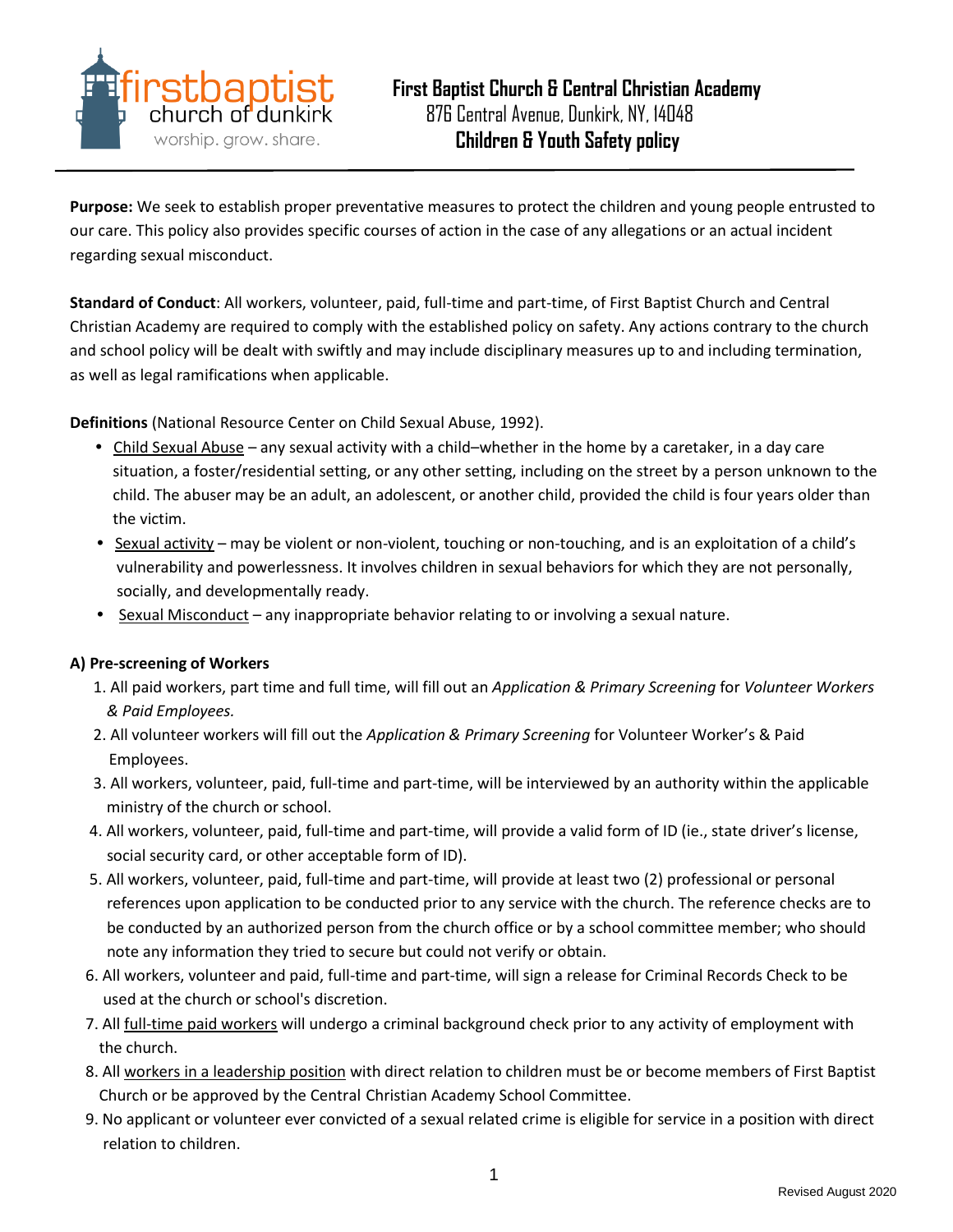

- 10. Any applicant or volunteer who is a survivor of child abuse in the past must meet with a pastoral staff member, Deacons or the school committee prior to service in a position with direct relation to children.
- 11. All volunteers must be a member or regular attendee of First Baptist Church or Central Christian Academy for a minimum of six months before being considered for working/ministry with minors.

# **B) Common Supervisory Policies and Procedures**

- 1. Two Adult Rule minimum of two (2) people (one must be adult) in any setting or activity regarding children; with the exception of a normal classroom setting (e.g. Sunday School class or Children's Church). In cases where an adult has a legitimate reason to be alone with a child (e.g. counseling, visitation), all workers should obtain the consent of the child's parent or guardian prior to being alone with the child.
- 2. In all school and church activities involving children, there must be a method of signing children in and out.
- 3. An adult (age 18 or older) will be present with teenage volunteers.
- 4. Any supervisor is responsible to address suspicious behavior or any behavior that may be contrary to church or school policy and to document and report such occurrences to the proper authorities.

#### **C) Reporting Procedures**

- 1. All allegations must be taken seriously and should be reported to the appropriate authority as soon as possible.
- 2. The appropriate authority is responsible to notify the parents or legal guardian.
- 3. All situations will be handled forthrightly with due respect for people's privacy and confidentiality.
- 4. Full cooperation will be given to civil authorities when applicable.
- 5. No accused will be addressed by anyone other than the appropriate church or school authorities until the safety of the child or victim is secured.
- 6. No victim involved in an allegation or anyone responsible for reporting an allegation will be retaliated against.

### **D) Investigation of an Allegation**

- 1. All allegations will be investigated expeditiously by established authorities in the church and school.
- 2. Any accused worker will be relieved temporarily of his or her duties until the investigation is completed.
- 3. All details, interviews, and information will remain confidential to those legitimately involved in the investigation. Any individual or group responsible for a breach in this confidentiality is subject to disciplinary action up to and including termination or expulsion.
- 4. No individual involved in an allegation or anyone responsible for investigating an allegation will be retaliated against.

### **E) Education of Workers**

- 1. All new church workers will be given a copy of this policy with instruction as to its process and implementation.
- 2. All school personnel will have this policy and further instruction as to its process and implementation as part of their annual teacher/staff orientation.